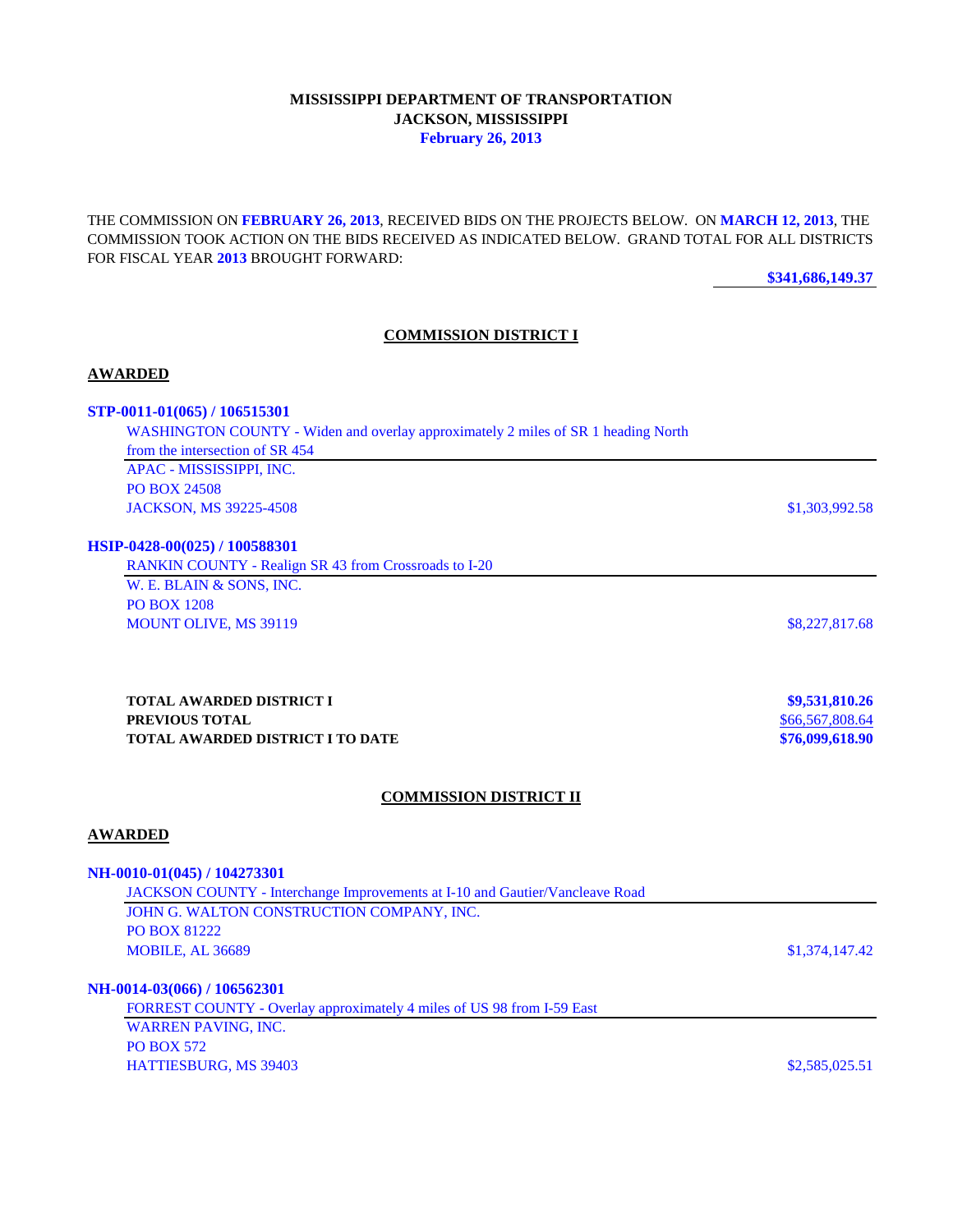| STP-0022-01(077) / 106563301                                                                          |                 |
|-------------------------------------------------------------------------------------------------------|-----------------|
| JONES COUNTY - Mill & Overlay approximately 6 miles of SR 15 beginning 1.6 miles North of             |                 |
| <b>Bogue Homa Creek</b>                                                                               |                 |
| <b>DUNN ROADBUILDERS, LLC</b>                                                                         |                 |
| <b>PO BOX 6560</b>                                                                                    |                 |
| LAUREL, MS 39441                                                                                      | \$1,782,338.00  |
| STP-0231-00(037) / 106564301                                                                          |                 |
| GEORGE COUNTY - Mill & Overlay approximately 3 miles of SR 613 from Evanston Road to<br><b>SR 198</b> |                 |
| TANNER CONSTRUCTION COMPANY, INC.                                                                     |                 |
| <b>PO BOX 460</b>                                                                                     |                 |
| <b>ELLISVILLE, MS 39437</b>                                                                           | \$667,937.50    |
| STP-2170-00(025) / 106561301                                                                          |                 |
| JONES COUNTY - Overlay approximately 10 miles of US 11 from the Forrest County Line north             |                 |
| to Industrial Park Road                                                                               |                 |
| <b>DUNN ROADBUILDERS, LLC</b>                                                                         |                 |
| PO BOX 6560                                                                                           |                 |
| LAUREL, MS 39441                                                                                      | \$2,647,846.00  |
|                                                                                                       |                 |
| TOTAL AWARDED DISTRICT II                                                                             | \$9,057,294.43  |
| PREVIOUS TOTAL                                                                                        | \$75,586,245.72 |
| TOTAL AWARDED DISTRICT II TO DATE                                                                     | \$84,643,540.15 |

# **COMMISSION DISTRICT III**

# **AWARDED SUBJECT TO CONCURRENCE BY THE FEDERAL HIGHWAY ADMINISTRATION**

### **NH-BR-0002-04(036) / 102090302**

| LOWNDES COUNTY - Reconstruction of US 45 (pave, grade, and bridge replacements) from |                 |
|--------------------------------------------------------------------------------------|-----------------|
| Carson Road to 4 Miles South of US 82                                                |                 |
| PHILLIPS CONTRACTING COMPANY, INC.                                                   |                 |
| PO BOX 2069                                                                          |                 |
| <b>COLUMBUS, MS 39704</b>                                                            | \$17,962,816.08 |
|                                                                                      |                 |

# **STP-0029-02(013) / 102556310**

DESOTO COUNTY - Grade, Drain, & Bridge on SR 304/I-269 from I-55 to STA. 240+00 EUTAW CONSTRUCTION COMPANY, INC. PO BOX 36 ABERDEEN, MS 39730 \$29,609,997.89